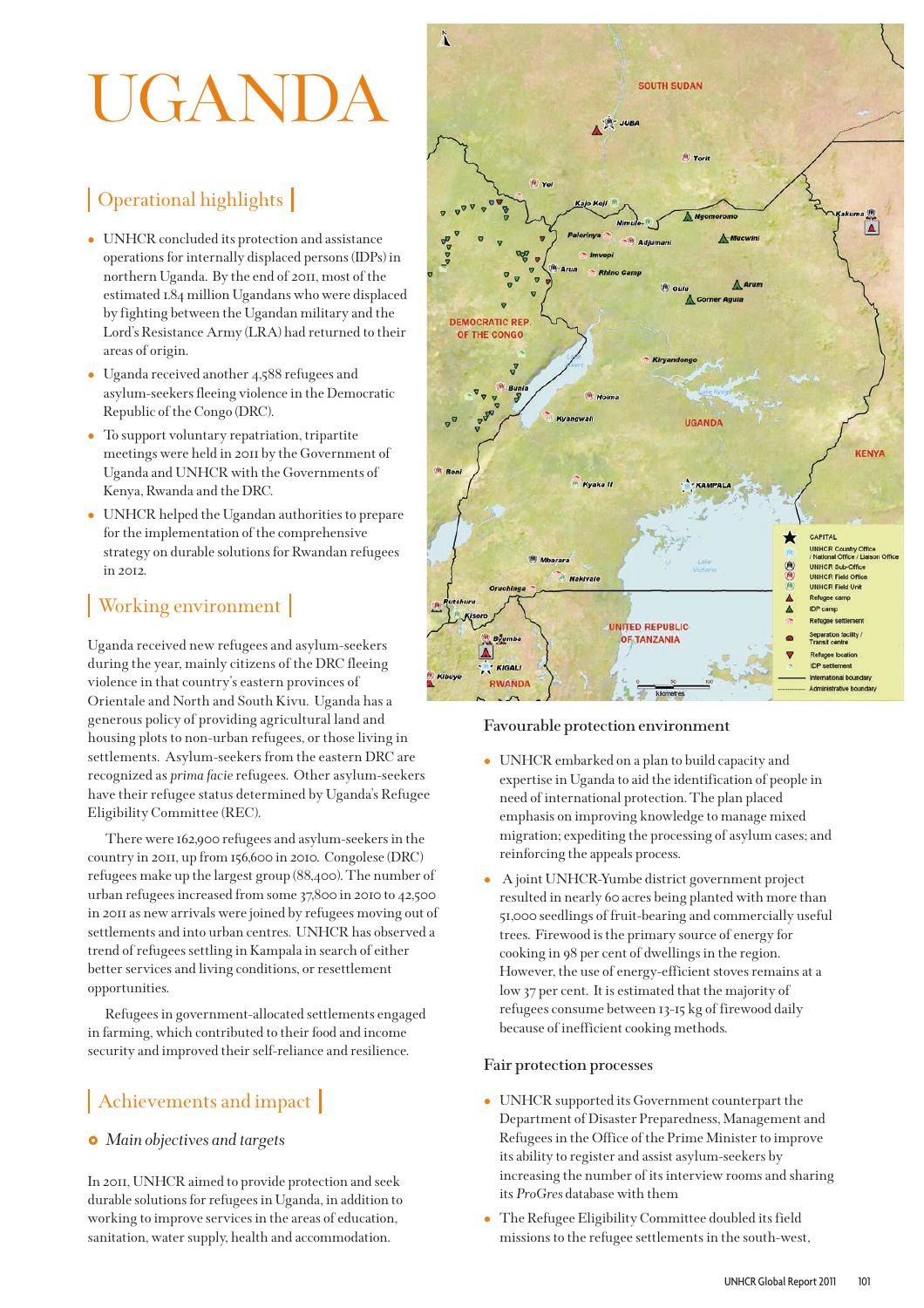## Uganda

which host the bulk of refugees and new arrivals. In a related development, the Government established an Appeals Board for rejected asylum applications.

- Newly registered refugees were provided with attestations and ration cards. However, Somali, Ethiopian and Eritrean asylum-seekers who register with the Refugee Eligibility Committee in Uganda face difficulties in gaining recognition as refugees as they are considered to have transited other safe countries of asylum to reach Uganda.
- No progress was made on the issuance of refugee ID cards and birth certificates.
- Verification and profiling exercises of mostly South Sudanese refugees in the West Nile province confirmed moderate drops in the registered refugee population of 14 per cent (from 3,360 to 2,880 individuals) in Imvepi and Rhino (Arua district), and 8.5 per cent (from 9,110 to 8,350 individuals) in Adjumani and Moyo districts. The findings informed the camp consolidation planning process which will lead to a halving of refugee camps in the West Nile in 2012, and the progressive handover and integration of essential services in camps within the host district or local government public services.

#### **Security from violence and exploitation**

- The number of urban refugees and asylum-seekers provided with legal services almost doubled, from 425 in 2010 to 806 in 2011. In total, 985 individual legal counselling sessions were conducted, against an initial projection of 250. Of some 800 individuals assisted, 300 were survivors of SGBV. Forty-two cases involved minors, and 20 people were referred for specialist counselling and support. Sixty cases, of which 20 reached court, received legal assistance. UNHCR and its partners also facilitated court access and adjudication in 35 legal cases involving extremely vulnerable IDPs with specific needs.

- Over 5,000 members of the Somali community were made aware of the laws banning female genital mutilation (FGM) and the dangers and risks involved in the practice.
- In child protection, the best interest determination (BID) backlog was cut from 106 to 37 cases, and 10 child-protection and education committees were established. Only 11 out of 76 children with disabilities could be helped to enrol in schools for children with special needs. UNHCR helped more than 300 extremely vulnerable IDPs to obtain mobility devices, such as wheelchairs and crutches, and offered them training in their use and maintenance.
- Following UNHCR's intervention, 10 persons of concern who had been detained on various grounds were released and given help to avail themselves of asylum procedures to regularize their status.

#### **Basic needs and services**

- The supply of water in the four settlements located in south-west Uganda which were hosting a combined total of over 104,000 people, more than 60 per cent of Uganda's overall refugee and asylum-seeker populations, ranged from 10 to15 litres per person per day, which was below the standard 20 litres. For 24 villages in the vast Nakivale settlement, which covers an area of more than 70 square miles, only 9-11 litres of water per person per day could be provided because of the distance of the villages from water sources.
- Local communities contributed their skills, labour and time to help UNHCR construct homes and latrines for more than 3,000 extremely vulnerable IDPs with specific needs. UNHCR also constructed or rehabilitated 80 water sources in return areas with the support of local water committees trained in maintenance.

| <b>Type of Population</b>   | Origin     | Total   | Of whom assisted<br>by UNHCR | Per cent<br>female       | Per cent<br>under 18     |
|-----------------------------|------------|---------|------------------------------|--------------------------|--------------------------|
| <b>Refugees</b>             | <b>DRC</b> | 81,500  | 81,500                       | 50                       | 59                       |
|                             | Sudan      | 18,300  | 18,300                       | 51                       | 56                       |
|                             | Somalia    | 14,000  | 14,000                       | 45                       | 45                       |
|                             | Rwanda     | 13,000  | 13,000                       | 50                       | 60                       |
|                             | Burundi    | 6,700   | 6,700                        | 50                       | 59                       |
|                             | Eritrea    | 3,500   | 3,500                        | 43                       | 33                       |
|                             | Kenya      | 1,300   | 1,300                        | 50                       | 52                       |
|                             | Ethiopia   | 1,100   | 1,100                        | 37                       | 32                       |
|                             | Various    | 50      | 50                           | 46                       | 41                       |
| Asylum-seekers              | Somalia    | 7,000   | 7,000                        | 43                       | 62                       |
|                             | <b>DRC</b> | 6,900   | 6,900                        | 47                       | 68                       |
|                             | Eritrea    | 2,900   | 2,900                        | 43                       | 55                       |
|                             | Rwanda     | 2,800   | 2,800                        | 46                       | 58                       |
|                             | Burundi    | 1,500   | 1,500                        | 44                       | 55                       |
|                             | Sudan      | 1,100   | 1,100                        | 37                       | 66                       |
|                             | Ethiopia   | 1,000   | 1,000                        | 38                       | 39                       |
|                             | Kenya      | 260     | 260                          | 44                       | 48                       |
|                             | Various    | 80      | 80                           | 22                       | 53                       |
| <b>IDPs</b>                 | Uganda     | 29,800  | 29,800                       | ٠                        |                          |
| <b>Returnees (IDPs)</b>     | Uganda     | 95,800  | 95,800                       | $\sim$                   | $\overline{\phantom{a}}$ |
| <b>Returnees (refugees)</b> | Various    | 20      | 20                           | $\overline{\phantom{a}}$ | $\overline{\phantom{a}}$ |
| <b>Total</b>                |            | 288,610 | 288,610                      |                          |                          |

## **Persons of concern**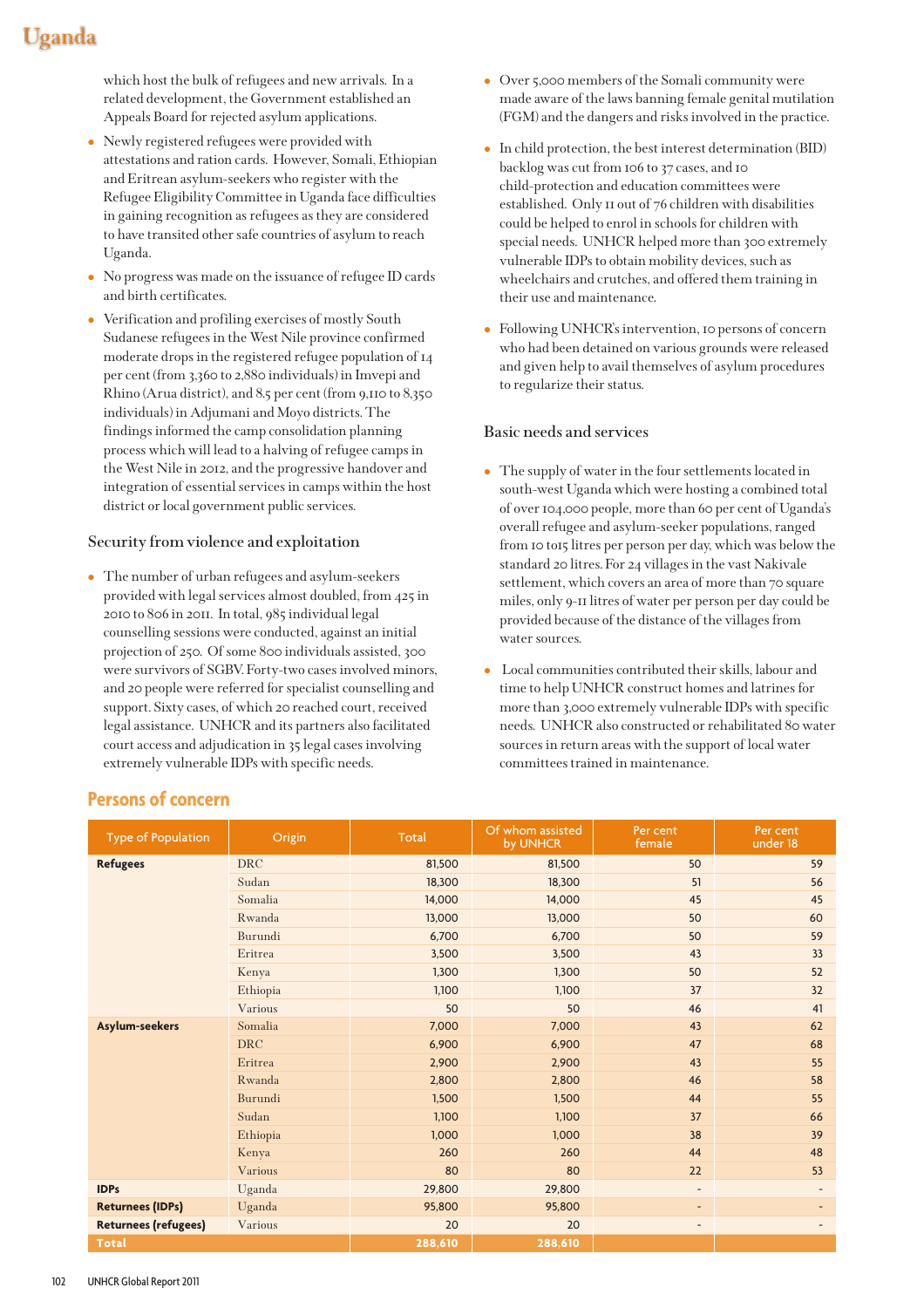- A nutrition survey in the south-west found that the rate of stunted growth amongst the population of concern was above 34 per cent (WHO standards define less than 20 per cent as acceptable). In the West Nile region and Kiryandongo district, the prevalence of anaemia among children between 6 and 59 months of age remained high, at more than 60 per cent. The emergency threshold is less than 40 per cent. Among women of reproductive age (15-45 years) anaemia had stabilized at just under 21 per cent, with 20 per cent being the acceptable level. In a bid to bring down these percentages, 64 peer educators were trained in the prevention and management of anaemia, infant and young child feeding, and hygiene.
- Mosquito nets were distributed to expectant mothers and families with infants and young children of less than five years of age. Malaria and respiratory diseases remain the leading causes of illness and death among people of concern.
- A Community Technology Access Centre was opened in Nakivale refugee settlement to provide computer training and internet facilities to refugees and host communities.

#### **Community participation and self-management**

- In the Kyaka II (population: 16,000) and Nakivale (population: 57,500) refugee settlements, community members participated in the planning, delivery and monitoring of community services (such as clothes distribution); education (the construction of two classrooms, for instance); and anti-SGBV and self-reliance projects. They also helped maintain communal resources, such as the environment, water sources, access roads and community centres. In Nakivale, women occupied 30-42

per cent of the community leadership positions. In food management and child welfare committees, female representation rose to 50 per cent. Forty peer educators were trained to strengthen and manage community anti-SGBV structures.

- The verification and profiling results for Adjumani and Moyo showed that over 1,200, or nearly two-thirds of households had achieved self-sufficiency in food and income.
- In the IDP programme, UNHCR supported more than 3,000 extremely vulnerable individuals with community-based livelihood assistance in their area of return. IDP returnees were supported with livestock and farm production inputs. Another 1,600 IDP returnees were able to benefit from a UNHCR-supported microcredit scheme.

#### **Durable solutions**

- After five years of assisting and protecting Ugandans displaced by fighting between the LRA and the Ugandan army, UNHCR closed its office in Gulu, northern Uganda, at the end of 2011. At the peak of the conflict in 2005, an estimated 1.8 million displaced Ugandans were living in 251 camps across 11 districts. By December 2011, some 247 camps had been closed and the land returned to its owners following clean-up and rehabilitation. However, some 30,000 Ugandans remained in one of four active camps or in transit centres near their chosen destinations.
- UNHCR participated in separate tripartite meetings between the Government of Uganda and the Governments of Kenya, Rwanda and the DRC.

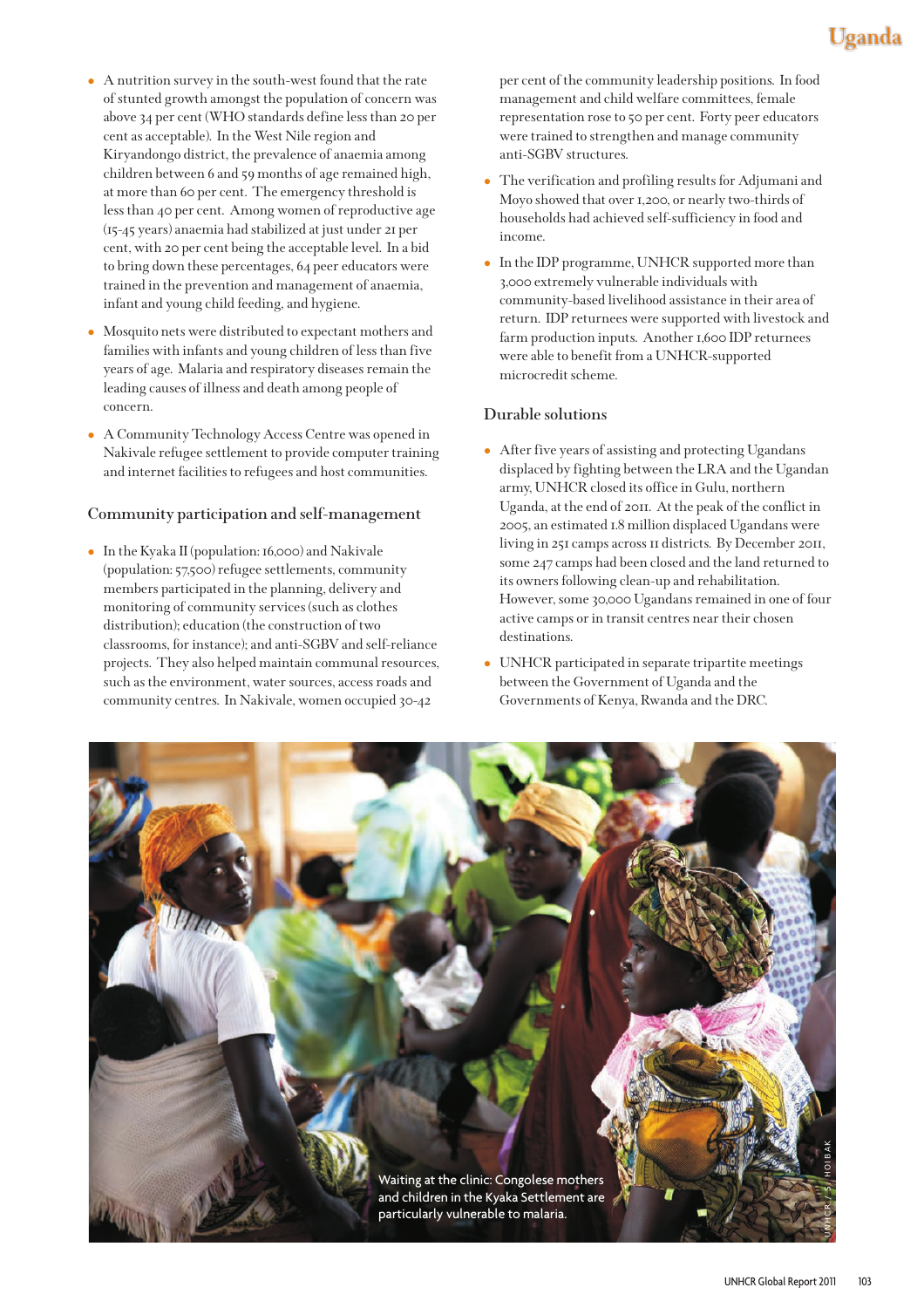# Uganda

- In 2011, nearly 7,000 DRC refugees opted to return home spontaneously. Voluntary repatriation was also the preferred durable solution for 875 South Sudanese and 69 Kenyans. The results of the 2011 verification and profiling exercise indicate some 1,306 South Sudanese intend to repatriate in 2012.
- Of the 1,585 refugees submitted to various resettlement countries, some 402 were resettled.
- Following discussions with UNHCR on local integration, the Government has said it would look into the possibility of permitting this durable solution.

## | Constraints |

The rising inflation and loss in value of the Ugandan shilling adversely affected programme implementation. The worst affected were food and fuel prices, with power cuts implemented across the country to reduce the costs of importing oil. The increased costs of goods and services priced in shillings reduced the purchasing power of the budget and necessitated compromises in the scope, scale and quality of programmes. For example, refugee verification and profiling could not be completed in the south-west region, where the Nakivale settlement is located. The region hosts an estimated 64 per cent of the total asylum-seeker and refugee population in Uganda.

## | Financial information |

UNHCR's 2011 budget for the Uganda operation stood at just over USD 76 million, including USD 66 million for refugees and USD 9 million for IDP projects. Just over a fifth of the budget was funded by earmarked contributions. Expenditure stood at USD 27 million at the end of 2011, compared to USD 31.7 million in 2010.



## Organization and implementation

The principal Government body responsible for refugee affairs is the Department of Disaster Preparedness, Management and Refugees (in the Office of the Prime Minister), which leads the coordination of activities with local government structures in refugee-hosting districts.

The Ugandan authorities, UNHCR and partners coordinate their efforts in monthly inter-agency coordination and information meetings. UNHCR also works closely with a network of 23 partners, including implementing partners and operational partners in both refugee and IDP operations.

To respond to a request from the Government that Oruchinga, in the south-west of Uganda, be the receiving settlement for new refugee arrivals from the DRC, a field unit including protection, community services and programme staff was opened in Isingiro district.

## UNHCR's presence in 2011

Number of offices **13**

| $\square$ Total staff | 194 |
|-----------------------|-----|
| International         | 22  |
| National              | 141 |
| <b>IPO</b>            |     |
| UNVs                  | 18  |
| Others                | 12  |

## Working with others

Collaboration with WFP remained excellent. WFP continued to provide food rations for new arrivals and those refugees unable to produce sufficient food themselves, including people with specific needs. UNHCR's cooperation with other UN agencies (UNDP, UNFPA, UNAIDS and WHO) was primarily in the contexts of UN Joint Programming, Common Country Assessment (CCA), UNDAF and the Millennium Development Goals (MDGs).

UNHCR participated in the UNDAF annual review, UN Programme Management Team meetings, the Local Development Partners Group (LDPG) and UN Common Services through the Operational Management Team. UNHCR was also involved in the implementation of a number of UN Joint programmes, such as the Joint UN Programme of Support on Aids ( JUPSA), UN Joint Programme on Population (UNJPP) and UN Joint Programme on Gender Equality.

## Overall assessment

New refugee arrivals benefited from Uganda's positive asylum policy. Difficulties arose in the programme owing to inflation, and not all needs could be met within the envelope of funding that the Uganda operation received, including important activities in the area of registration, verification, child protection and SGBV. The highlight of the year was the conclusion of UNHCR's protection and assistance operation for IDPs in northern Uganda, seeing most of the estimated 1.84 million Ugandans who had been displaced by fighting between Uganda and the LRA returning home.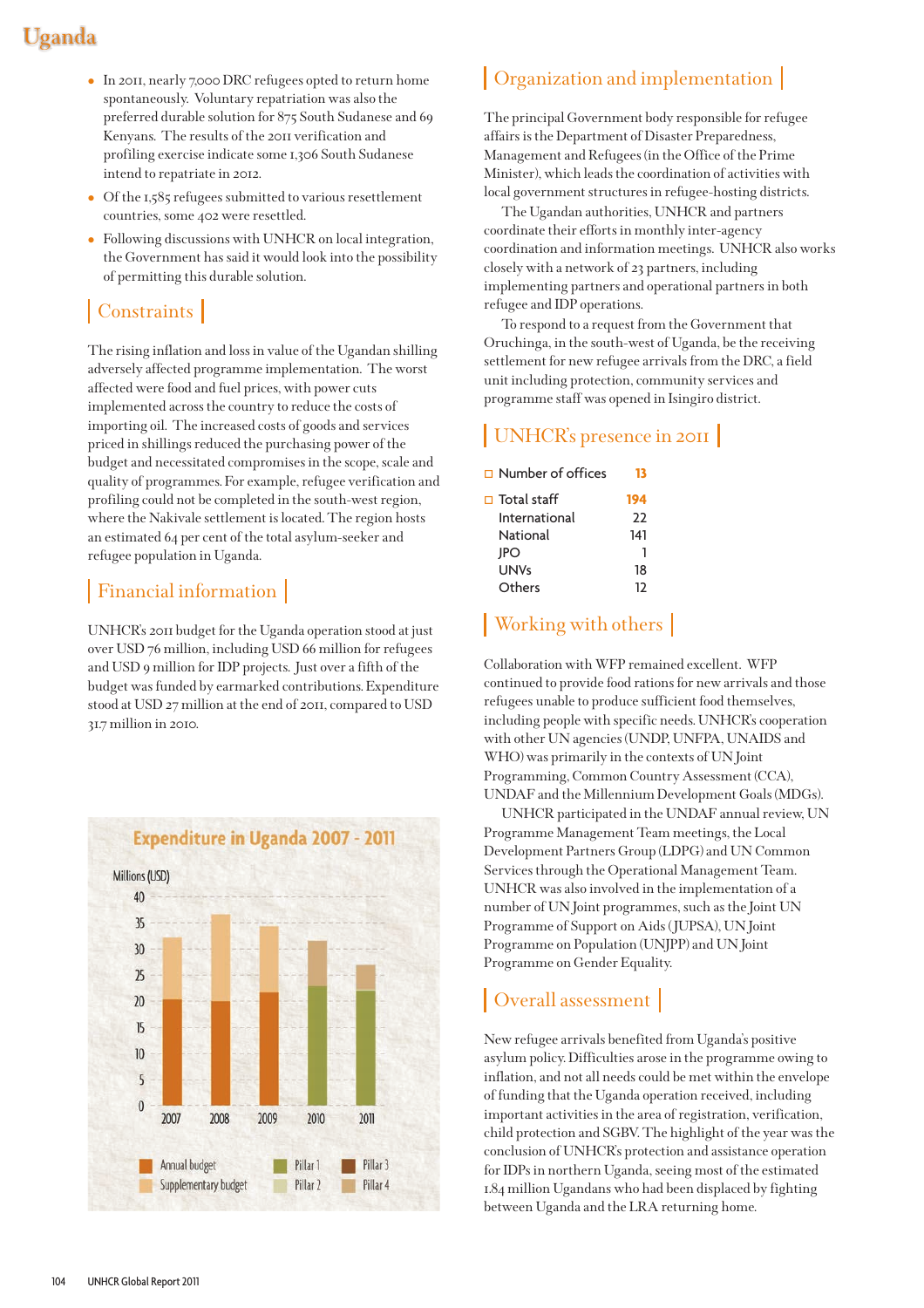## | Unmet needs |

- There was not enough funding to cover the educational needs of more than 4,000 children who are not in primary school, while only 5 per cent of youth are in the national secondary and tertiary institutions.
- Full coverage was not possible in the areas of health, especially mental health; livelihoods; logistics; special assistance for persons living with disabilities; and professional surveys to identify, document and assist unaccompanied and separated minors.
- It was not possible to train government registration staff on how to identify, flag and refer persons with specific needs, particularly unaccompanied and separated minors, during initial registration.
- The relevant authorities could not be trained to identify and manage cases of trafficking, create risk profiles and assist cases.
- Anti-SGBV preventive measures lagged significantly behind needs.
- Verification and profiling of the populations living in the south-western settlements and Kampala, which together host 90 per cent of the refugees and asylum-seekers in Uganda, could not be done.

- The quantity of sanitary pads provided was enough for only two months of the year.

#### **Partners**

#### **Implementing partners**

**Government agencies:** Adjumani District Local Government, Arua District Local Government, Department of Disaster Preparedness, Management and Refugees (Office of the Prime Minister), Kiryandongo District Local Government, Moyo District Local Government, Uganda Human Rights Commission, Yumbe District Local Government

**NGOs:** African Humanitarian Action, African Initiative for Relief Development, Aktion Afrika Hilfe, International, Arbeiter Samariter Bund - Germany, Association of Volunteers in International Service, Bangladesh Rural Advancement Committee - Uganda, Caritas Gulu Archidiocese, Danish Refugee Council, Deutsche Gesellschaft für Internationale Zusammenarbeit (GIZ) GmbH, Inter-Aid Uganda, Medical Teams International, Nsamizi Training Institute for Social Development, Windle Trust Uganda

#### **Operational partners**

**Government agencies:** Kampala City Council Health Department, Ministry of Education, Ministry of Education and Sports, Ministry of Health, Ministry of Internal Affairs

**Others:** African Center for Treatment and Rehabilitation of Torture Victims, American Refugee Council, FIDA, Finnish Refugee Council, Human Rights Coalition in Uganda, Jesuit Refugee Services, Missionaries of the Poor, Norwegian Refugee Council, Public Defender Association of Uganda, Real Medicine Foundation, Right to Play, The Refugee Law Project (Makerere University), Uganda Red Cross, WAKISA Ministries, Youth for Christ **Others:** ICRC, UNDP, UNFPA, UNHCHR, WFP

## **Budget, income and expenditure in Uganda** | USD

|                              | PILLAR 1<br>Refugee<br>programme | PILLAR 2<br><b>Stateless</b><br>programme | PILLAR 4<br><b>IDP</b><br>projects | Total      |
|------------------------------|----------------------------------|-------------------------------------------|------------------------------------|------------|
| <b>FINAL BUDGET</b>          | 66,658,305                       | 378,000                                   | 9,542,675                          | 76,578,980 |
|                              |                                  |                                           |                                    |            |
| Income from contributions    | 12,490,701                       | $\mathbf 0$                               | 5,947,650                          | 18,438,351 |
| Other funds available        | 9,502,992                        | 371,653                                   | 2,199,867                          | 12,074,512 |
| <b>TOTAL FUNDS AVAILABLE</b> | 21,993,693                       | 371,653                                   | 8,147,517                          | 30,512,863 |

#### EXPENDITURE BREAKDOWN

| Favourable protection environment           |             |              |                |           |
|---------------------------------------------|-------------|--------------|----------------|-----------|
| Prevention of statelessness                 | $\mathbf 0$ | 371,653      | $\mathbf 0$    | 371,653   |
| Cooperation with partners                   | 98,974      | $\mathbf{O}$ | $\mathbf 0$    | 98,974    |
| Public attitudes towards persons of concern | 98,974      | $\mathbf{O}$ | $\mathbf{O}$   | 98,974    |
| Access to territory                         | 53,304      | $\mathbf{O}$ | $\mathbf 0$    | 53,304    |
| Environmental protection                    | 510,199     | $\mathbf 0$  | $\mathbf 0$    | 510,199   |
| Emergency management strengthened           | 125,371     | 0            | 0              | 125,371   |
| <b>Subtotal</b>                             | 886,822     | 371,653      | $\mathbf o$    | 1,258,475 |
| Fair protection processes and documentation |             |              |                |           |
| Reception conditions                        | 91,883      | $\mathbf 0$  | $\mathbf 0$    | 91,883    |
| Registration and profiling                  | 765,501     | $\mathbf{O}$ | $\mathbf 0$    | 765,501   |
| Access to asylum procedures                 | 683,581     | $\mathbf{O}$ | $\mathbf 0$    | 683,581   |
| Fair and efficient status determination     | 151,771     | $\mathbf 0$  | $\mathbf 0$    | 151,771   |
| Family reunification                        | 91,883      | $\mathbf{O}$ | $\overline{0}$ | 91,883    |
| Civil status documentation                  | 160,766     | $\mathbf 0$  | $\mathbf 0$    | 160,766   |
| <b>Subtotal</b>                             | 1,945,385   | O            | O              | 1,945,385 |